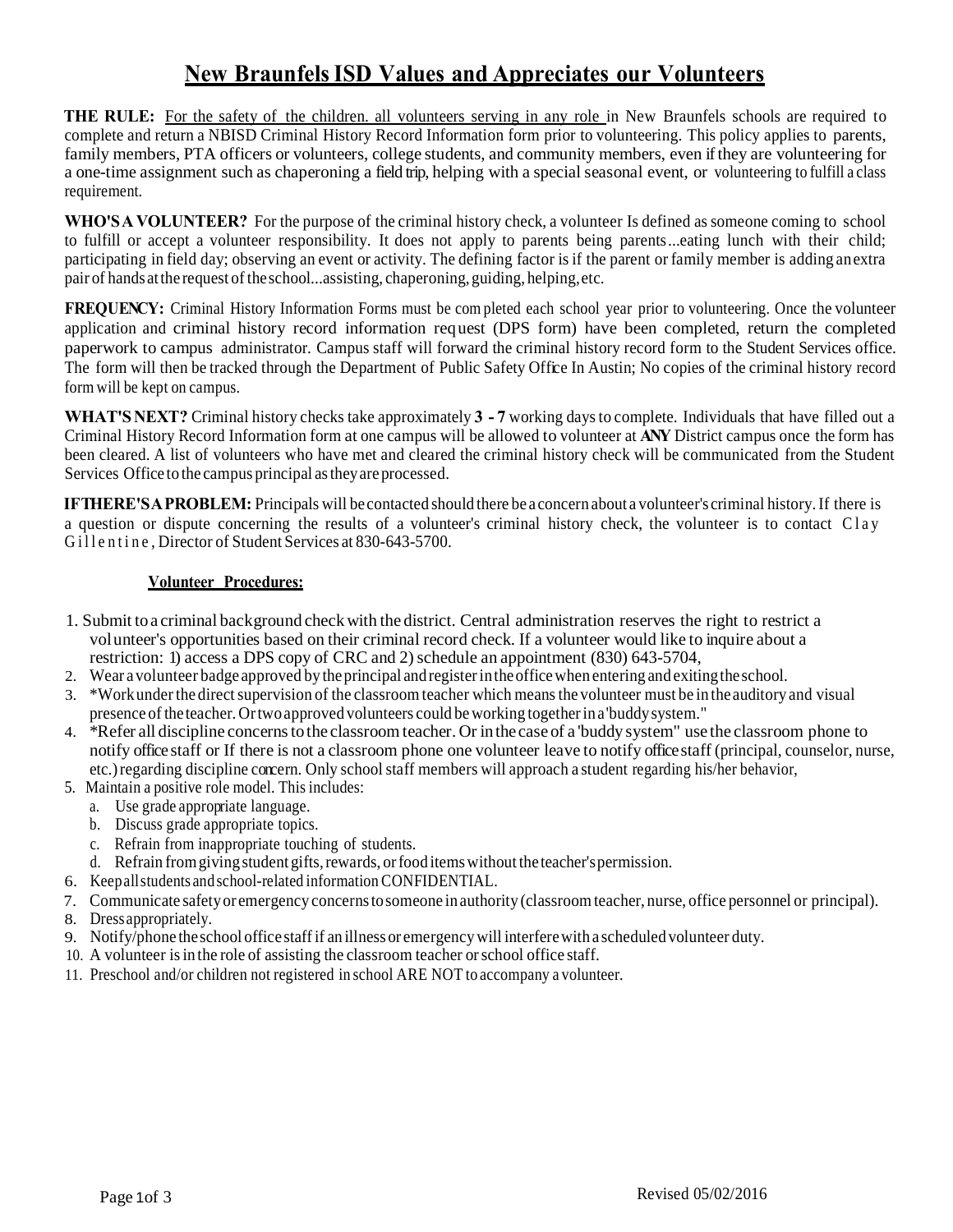# **New Braunfels Independent School District Volunteer Application**

#### This document supports NBISD policy GKG (LOCAL)

•volunteers may be used in the schools to relieve teachers *of* routine and clerical matters *so* they may increase their effectiveness in Instruction. In some cases the volunteers will supplement the teacher's work through the volunteer's special resources...Volunteers In the school shall work directly under the supervision of the principal in whose building they are assigned, in accordance with approved procedures."

| Name of volunteer Santa Communication of the Communication of the Communication of the Communication of the Communication of the Communication of the Communication of the Communication of the Communication of the Communica                                                                                                                                                                                                                                         |                                                                                                                                                                                                                                             |
|------------------------------------------------------------------------------------------------------------------------------------------------------------------------------------------------------------------------------------------------------------------------------------------------------------------------------------------------------------------------------------------------------------------------------------------------------------------------|---------------------------------------------------------------------------------------------------------------------------------------------------------------------------------------------------------------------------------------------|
| $\begin{array}{c c c c c} \hline \multicolumn{3}{c }{\textbf{1}} & \multicolumn{3}{c }{\textbf{2}} & \multicolumn{3}{c }{\textbf{3}} & \multicolumn{3}{c }{\textbf{4}} & \multicolumn{3}{c }{\textbf{5}} & \multicolumn{3}{c }{\textbf{6}} & \multicolumn{3}{c }{\textbf{7}} & \multicolumn{3}{c }{\textbf{8}} & \multicolumn{3}{c }{\textbf{9}} & \multicolumn{3}{c }{\textbf{1}} & \multicolumn{3}{c }{\textbf{1}} & \multicolumn{3}{c }{\textbf{1$<br>Home Phone: ( |                                                                                                                                                                                                                                             |
| Classroom Teacher(s) Campus Campus Campus                                                                                                                                                                                                                                                                                                                                                                                                                              |                                                                                                                                                                                                                                             |
| the control of the control of the control of the control of the control of<br><u> 1989 - Johann Barbara, martin amerikan basar dan berasal dalam basar dalam basar dalam basar dalam basar dala</u><br>Student Name(s)<br>and the contract of the contract of the contract of the contract of the contract of<br>the control of the control of the control of the control of the control of the control of                                                             | the control of the control of the control of the control of the control of<br>the contract of the contract of the contract of the contract of the contract of<br>the control of the control of the control of the control of the control of |
| Check "ç" volunteer assignments:                                                                                                                                                                                                                                                                                                                                                                                                                                       |                                                                                                                                                                                                                                             |
| <b>Clerical/Office:</b>                                                                                                                                                                                                                                                                                                                                                                                                                                                | Library:                                                                                                                                                                                                                                    |
| Duplicate materials<br>$\mathbf{O}$                                                                                                                                                                                                                                                                                                                                                                                                                                    | o shelve/catalog books                                                                                                                                                                                                                      |
| o Laminate materials                                                                                                                                                                                                                                                                                                                                                                                                                                                   | O Create bulletin board or wall                                                                                                                                                                                                             |
| o Cut out materials                                                                                                                                                                                                                                                                                                                                                                                                                                                    | chart/decoration                                                                                                                                                                                                                            |
| Create bulletin board or wall chart/decoration                                                                                                                                                                                                                                                                                                                                                                                                                         | O Assist with Book Fair                                                                                                                                                                                                                     |
| o AnswerPhone<br>o Distribute teacher mail and/or student fliers                                                                                                                                                                                                                                                                                                                                                                                                       | <b>O</b> Collect/count money                                                                                                                                                                                                                |
| o Stuff/collate materials for envelopes/mailing                                                                                                                                                                                                                                                                                                                                                                                                                        | Cafeteria/Lunch room.                                                                                                                                                                                                                       |
| Collect/count money<br>$\mathbf{O}$                                                                                                                                                                                                                                                                                                                                                                                                                                    | o Supervision                                                                                                                                                                                                                               |
| Volunteer supervising students (buddy system):                                                                                                                                                                                                                                                                                                                                                                                                                         | Other:                                                                                                                                                                                                                                      |
| Field trips<br>$\Omega$                                                                                                                                                                                                                                                                                                                                                                                                                                                | watchDOGS<br>$\Omega$                                                                                                                                                                                                                       |
| Collaboration time<br>$\Omega$                                                                                                                                                                                                                                                                                                                                                                                                                                         | $\Omega$                                                                                                                                                                                                                                    |
| Testing (current Texas teacher certification and Testing Administrator Training)<br>0                                                                                                                                                                                                                                                                                                                                                                                  |                                                                                                                                                                                                                                             |
| Overnight student trip<br>$\mathbf{O}$                                                                                                                                                                                                                                                                                                                                                                                                                                 |                                                                                                                                                                                                                                             |
| Special resources (buddy system):                                                                                                                                                                                                                                                                                                                                                                                                                                      |                                                                                                                                                                                                                                             |
| o Read to students                                                                                                                                                                                                                                                                                                                                                                                                                                                     |                                                                                                                                                                                                                                             |
| Listen to students read<br>$\Omega$                                                                                                                                                                                                                                                                                                                                                                                                                                    |                                                                                                                                                                                                                                             |
| Vision/Hearing Screening (w/service Groups)<br>$\Omega$                                                                                                                                                                                                                                                                                                                                                                                                                |                                                                                                                                                                                                                                             |

IhavereadtheNBISD·volunteer policyandprocedures andagreetoabidebythetermsoutlined inthisdocument.

Printed Name

Signature Date

**This page will be kept on file at the campus**